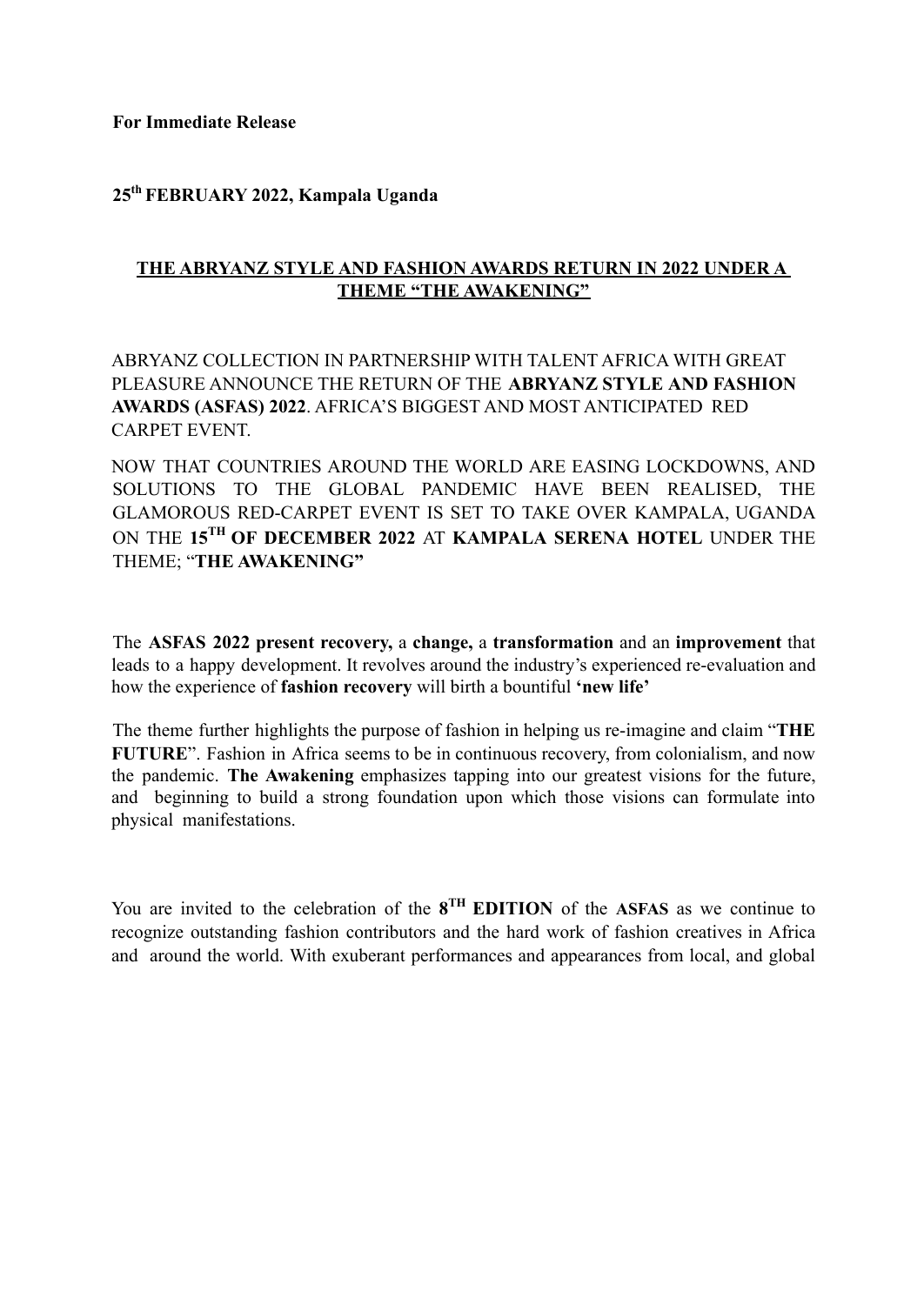artist, the show will be a world-class milieu. We cannot wait to share with you in this experience, and witness your interpretation of this year's theme. **ABOUT ASFAs**

The Abryanz Style and Fashion Awards is an African fashion award ceremony that acknowledges and celebrates African fashion industry stakeholders including fashion designers, models, stylists, hair and makeup artists, media personalities, and influencers on the African Continent and beyond. This event is held annually in Uganda since its inaugural ceremony.

First staged in 2013, the ABRYANZ STYLE AND FASHION AWARDS have grown to become a top Red carpet event on the Continental calendar that recognizes the talent of fashion achievers and personalities across the continent, rewarding icons and game changers such as DAVID TLALE, MAFIKIZOLO, MAI ATAFO, HER ROYAL HIGHNESS THE PRINCESS OF TOORO ELIZABETH BAGAYA, SUPER MODEL AAMITO STACY LAGUM, SANTA ANZO AMONGST OTHERS, OZWALD BOATENG, JIDENNA among others.

The Awards will encompass 4 events featuring awakened designers, stylists, artistes and emerging fashionistas. The nominations and voting process will progress as usual with a new twist in the categories. On our calendar of events; a Nominee Release Party, Fashionpreneur Summit, Model Master Class, Pre-Asfas Meet and Greet Party and a Post-Asfas Cocktail Party.

The Abryanz Style and Fashion Awards will continue its blooming relationship with previous main sponsors, while embracing new ones.

For more information on the ABRYANZ STYLE AND FASHION AWARDS 2022 please go to www.asfawards.com and stay pined on our Facebook & Instagram @abryanzstyleandfashionawards twitter @asfawards. To join the conversation about the awards, use the hashtag #asfa2022

CONTACTS: ABRYANZ STYLE AND FASHION AWARDS EMAIL: INFO@ASFAWARDS.COM TEL: +256 784 106 872